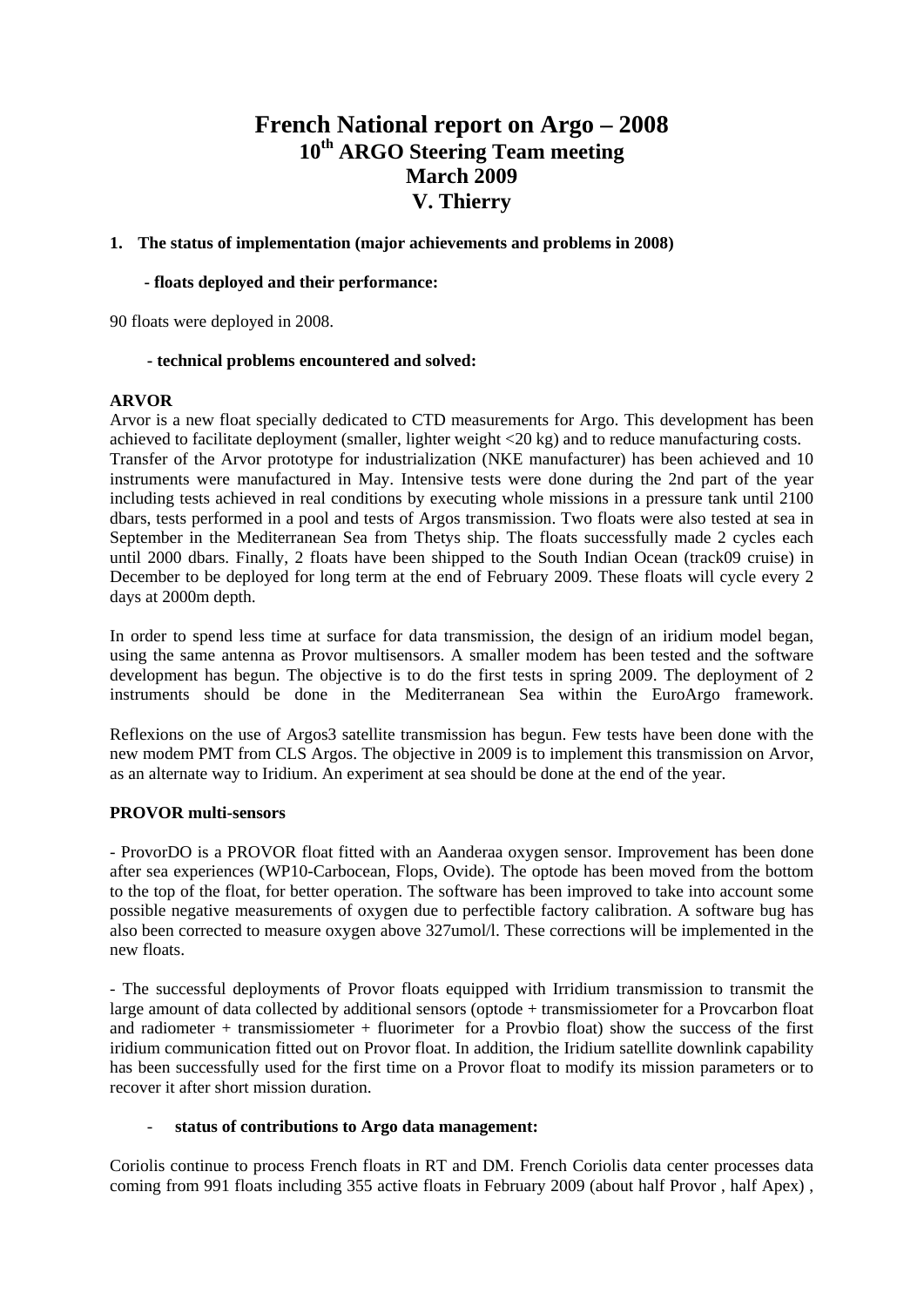deployed by 10 countries (Chile, China, Costa Rica, France, Germany, Mexico, Netherlands, Norway, Russia, Spain and the European Union) and operated by different scientific projects (Good-Hope, Mersea, MFSTEP, Tropat, Weccon…) The detail can be found on the Coriolis web site (http://www.coriolis.eu.org/cdc/scientific\_projects.htm). Data are processed and distributed according to Argo recommendations

Coriolis operates one of the GDAC in close collaboration with FNMOC/ISA. Coriolis also coordinates the North-Atlantic ARC activities and in particular the float deployment in Atlantic

## **2. Status of delayed mode quality control process**

Statistics on all delayed mode data loaded in the Coriolis database for end of February (02/27/2009) are presented on Figures 1 and 2.

Figure 1 presents the status of the Coriolis floats. 31475 delayed mode profiles are present in the Coriolis DAC that represents about 49% of the total number of profiles available. 25% of the floats cannot be processed for various reasons (only temperature sensor, float too young, etc..). Among the remaining floats that must be controlled in delayed mode, 26% of the floats are currently under consideration by the PIs and 7% of the floats are problematic and must be considered carefully.





**Figure 1: (Left panel) Delayed mode statistics. (Right panel) Status of the delayed mode process at the Coriolis DAC.** 



**Figure 2: Histogram of profiles available for delayed-mode on Argo GDAC. (Left) Number of pofiles; (Right) percentage.**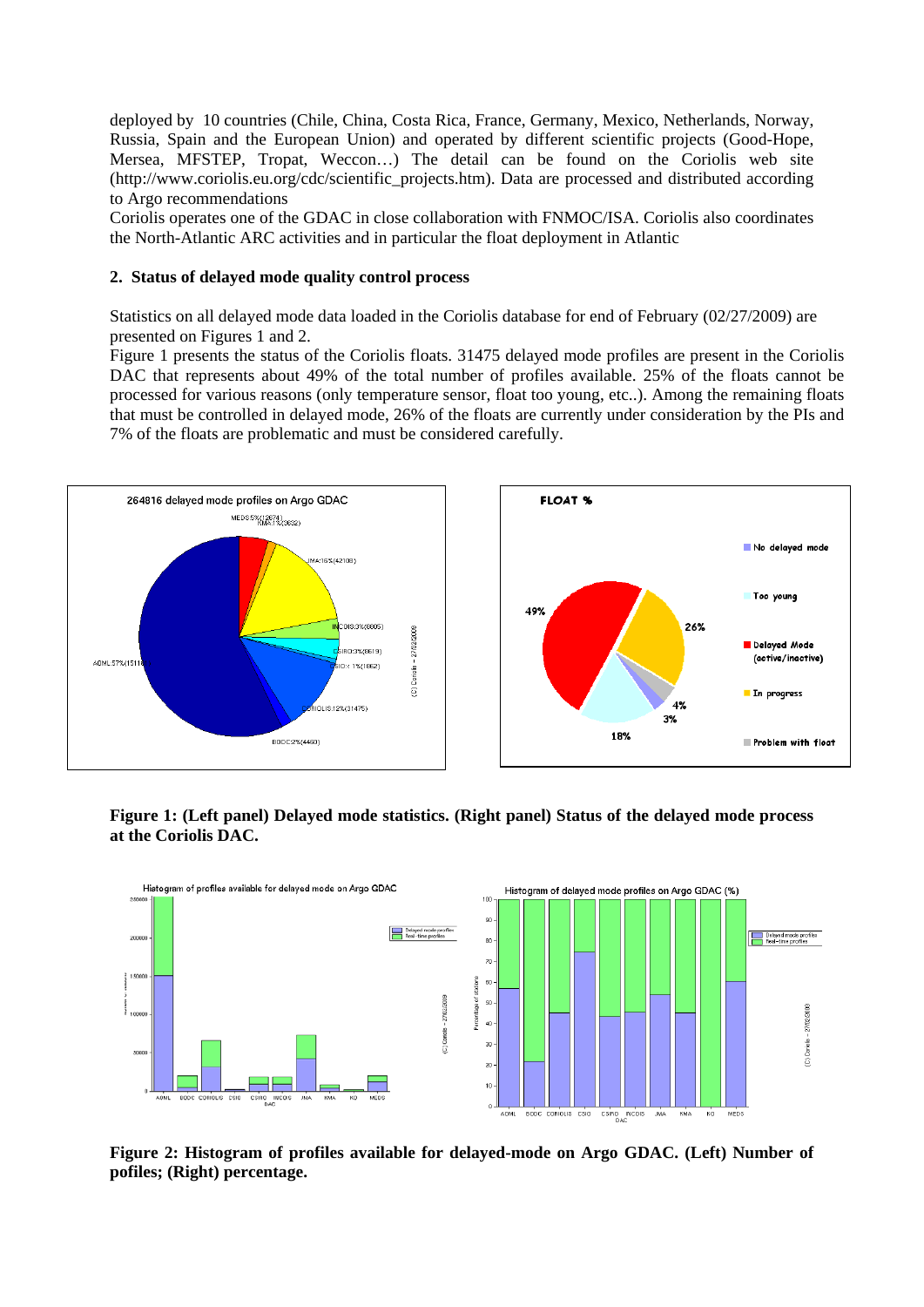The delayed-mode quality control of Coriolis floats is done within different scientific projects. Some of them have been able to provide DM data within a reasonable time frame while other have more difficulties because of the unavailability of the PIs, because complementary studies are needed or because of the lack of data in the reference database. This is especially the case for floats in the southern ocean, although the OW method is now able to take fronts into account.

Reports on the delayed mode quality control of some floats (Ovide project for instance) are available on the following Web page: http://www.ifremer.fr/lpo1/ovide/data/argo\_profiling\_floats.htm. A link to those pages and to any other reports concerning Coriolis floats will be available soon through the Coriolis web site.

# **3. Present level of and future prospects for national funding for Argo including a summary of the level of human resources devoted to Argo.**

Since 2000, France has provided a significant contribution to the growing Argo array. 420 French floats and 68 floats co-funded by European Union have been deployed in different geographic areas. The deployments meet specific French requirements but they also contribute to the global array.

| Year                    | <b>Man/Year</b> | <b>French floats</b> |
|-------------------------|-----------------|----------------------|
| 2001                    | 3               | 11                   |
| 2002                    | 6               | 12                   |
| 2003                    | 9               | $7(+4)$              |
| 2004                    | 15              | $34 (+20)$           |
| 2005                    | 15              | $85 (+18)$           |
| 2006                    | 12              | $89 (+11)$           |
| 2007                    | 12              | $65 (+15)$           |
| 2008                    | 12              | 32                   |
| <b>Total(2000-2008)</b> |                 | $420 (+ 68)$         |
| 2009                    | 12              | 60                   |

**Tableau 1: (***Man/year* **column) Man power dedicated to Argo for float preparation and data management activities within French Argo. (***French floats* **column) French floats contributing to Argo deployed by year. Numbers in brackets are the additional floats co-funded by EU within the Gyroscope, MFSTEP and Mersea projects. Estimated value is given for 2009.** 

The French Argo Project is funded by the ministry of Research and by local administrations (Britanny region, Finistère department, city of Brest) mostly trough Ifremer and in a lesser proportion by the ministry of Defense through SHOM. Ifremer and SHOM plan to buy between about 50 and 15 floats respectively in 2009 and beyond. As part of the Euro-Argo preparatory phase, Ifremer works with its funding ministry (mainly research ministry) to agree on a long-term funding level and commitment. Together with its European partners, Ifremer also works with the European commission to set up a long term EC funding to Argo.

In 2008, two scientists joined the Coriolis project to set up the research and development component of the project.

Overall the level of support, additional to float purchase, is as indicated in Tableau 1 (man power for float preparation and data processing).

## **4. Summary of deployment plans (level of commitment, areas of float deployment) and other commitments to Argo (data management) for the upcoming year and beyond where possible.**

According to the current deployment plan, 52 floats will be deployed in 2009 in the Mediterranean Sea, in the North and South Atlantic Oceans, in the Southern Ocean and in the Pacific Ocean (Figure 3) and 13 deployments from ship of opportunity are under considerations.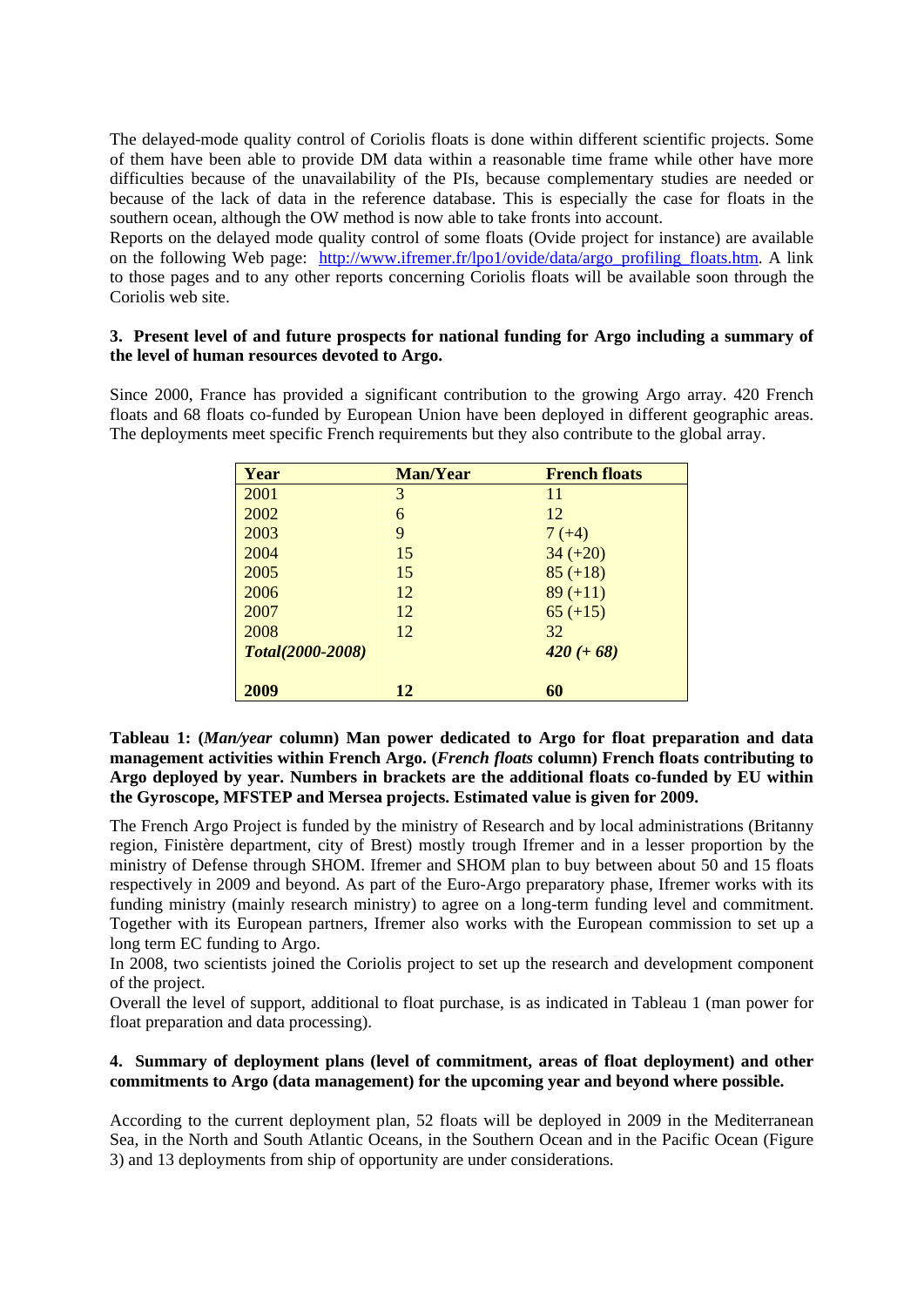

**Figure 3: Deployment plan. The orange stars represent the French deployment plan for 2009.** 

Coriolis will continue to run the Coriolis Dac and the European GDAC as well as coordinating the North Atlantic Arc activities. Within the Euro-Argo project development will be carried out to improve anomalies detection at GDAC both in RT and DM, to monitor in real time the behavior of the European fleet and to improve data consistency check within NA-ARC.

France also contributes to the funding of the AIC.

# **5. Summary of national research and operational uses of Argo data as well as contributions to Argo Regional Centers.**

Operational ocean forecasting. All Argo data (alongside with other in-situ and remotely sensed ocean data) are routinely assimilated into the MERCATOR operational ocean forecasting system run by the MERCATOR-Ocean structure. Assessments have clearly demonstrated the positive impact of Argo data on ocean analyses and predictions.

Ocean science. Argo data are being used by many researchers in France to improve the understanding of ocean properties (e.g. circulation, heat storage and budget, and mixing), climate monitoring and on how they are applied in ocean models (e.g. improved salinity assimilation, ...). List of scientific publications is available trough the Argo web site (http://www-argo.ucsd.edu/FrBibliography.html) The French Argo Users' Group provides a forum for engagement between these scientists and the French Argo program.

A key aspect of the French Argo program is to develop the capabilities to fully exploit all Argo data for operational forecasting as well as research applications. Therefore Coriolis has developed together with MERCATOR (The French operational oceanography forecast centre) a strong connection with the French research community via the Mercator-Coriolis Mission Group (GMMC). It consists of about one hundred researchers (with some turnover each year) following a scientific announcement of opportunities and call for tender. Its task is to support the Mercator and Coriolis scientific activities and to participate in product validation. As part of the scientific announcement of opportunities mentioned previously (GMMC), PIs can be selected to deploy floats within their scientific experiments. The list of experiments during which floats were deployed are available through the Coriolis web site (http://www.coriolis.eu.org/cdc/scientific\_projects.htm). Additional projects are also funded by Coriolis and Euro-Argo for data analysis.